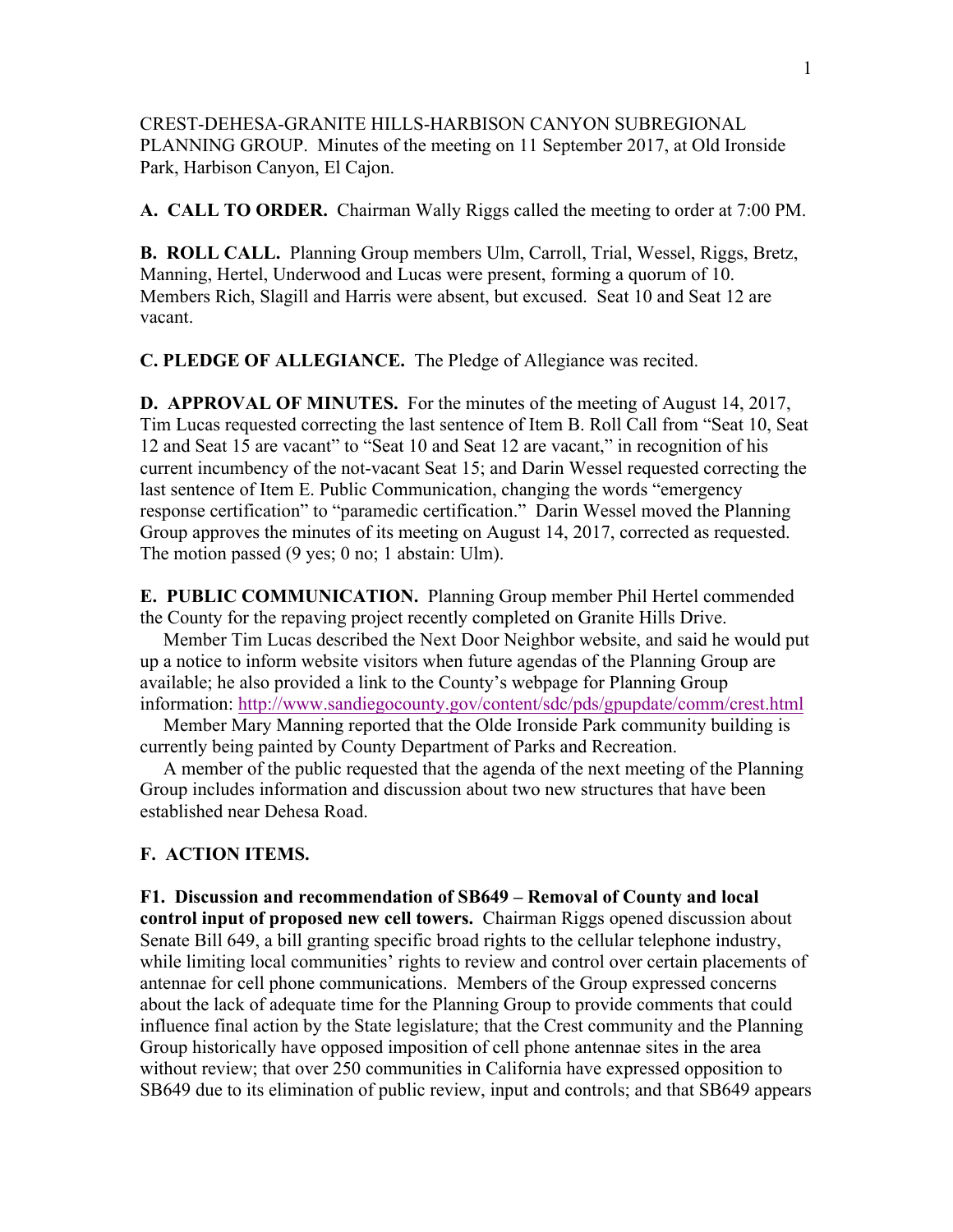to have been ghost written by the cellular telephone industry, taking away the public government's discretionary control of antennae placement in communities.

 The discussion was briefly interrupted by a citizen, speaking in opposition to SB649 and cell phone antennae sites, who wanted the Planning Group to take actions it could not, and who did not respond agreeably with Chairman Rigg's request for his following the meeting rules of order. The man voluntarily left the meeting, upset and angry.

 Darin Wessel moved that: 1) the Planning Group authorizes sending a letter to Governor Brown in the event that SB649 passes through the State Legislature, expressing the Planning Group's recommendation that the Governor vetoes SB649 because it improperly impacts local community planning review and input on proposed installations of small-cell and microcell phone antennae facilities, and it therefore eliminates the opportunity for the public to comment on impacts to community character and other matters of importance to the local community and residents; and 2) the Planning Group authorizes sending a similar letter to Supervisor Jacob, expressing the Planning Group's recommendation for the Governor to veto SB649. The motion passed (10 yes; 0 no; 0 abstain).

**F2. Followup on AD-17-015, request for Administrative Permit for animal raising for educational purposes at 2037 Harbison Canyon Road, El Cajon. APN 513-110- 04.** Chairman Riggs opened discussion for the Planning Group's third consideration of this application for an animal raising permit; he reminded the meeting that the basic issue of concern is that there are too many animals present for the size of the lot according to County code standards; and he asked the permit applicant and her consultant to explain the current status of the permit application, and the animal raising operations now on the property.

 The Planning Group was informed that: 1) approximately 70-75 animals are now on the property; 2) the applicant is requesting a small animal limit of 50 individuals (not counting un-weaned offspring); 3) the several existing large animals are on site temporarily, receiving rehabilitation care, and will be relocated for achieving the 50 animal permitted limit; 4) several effective Best Management Practices (BMPs) have been implemented to manage manure waste, potential pests (e.g., flies, mosquitos, rodents, etc.), and regularly scheduled facilities maintenance; 5) an adjacent property is being purchased, to add 2+-acres of pasture for supporting the 50-animal operation; and 6) a 7' tall solid-block wall is planned for certain sections of the property line, to buffer neighboring properties from impacts of the animal raising.

 The Planning Group members discussed concerns that: 1) when first presented to the Planning Group, the proposal was for a Conditional Use Permit for animal raising, allowing a maximum of 25 small animals; 2) the Planning Group recommended a 90-day stay of actions, to allow the applicant time to reduce the number of animals on the property to the anticipated 25-animal limit, but there are still more than 75 animals present; 3) the Planning Group did not receive a copy of the County's scoping letter for the Administrative Permit application with its 50-animal limit for the animal raising operation; and 4) the Planning Group has not received and had an opportunity to review, the current relevant information that is necessary for taking action and making its recommendation for AD-17-015. Additionally, the discussion included information about the applicant's plans for utilizing the permitted operation for supporting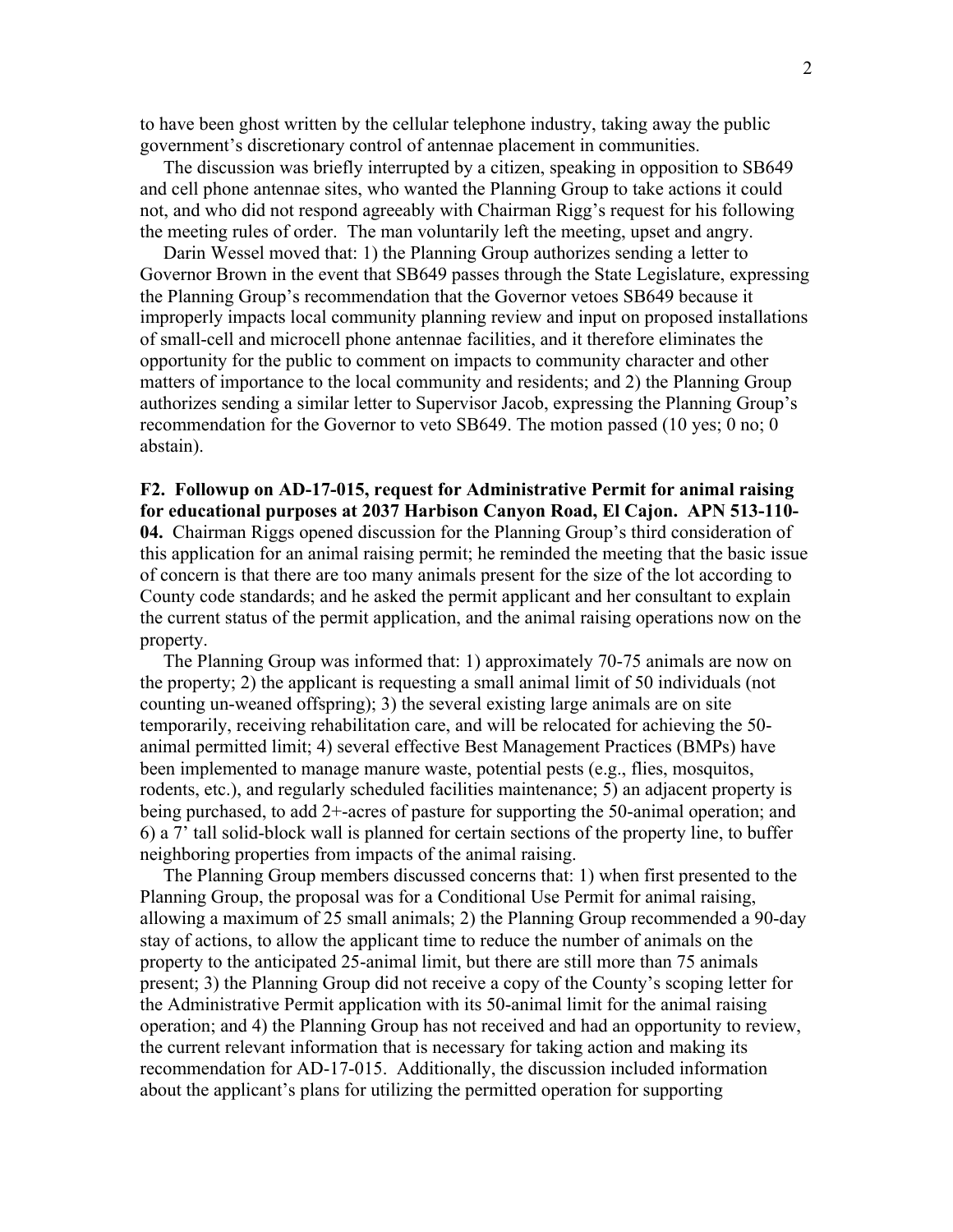educational activities of local and non-local 4-H Clubs, and others; for providing rehabilitation care for rescued animals in the future; and for constructing buffering walls along the property line within the 100-year flood zone.

 Darin Wessel moved that the Planning Group defers taking action on AD-17-015 until its meeting on October 8, 2017, in order to: 1) allow time for the Planning Group 's consideration of the County's scoping letter and any additional information, and 2) allow additional time for the applicant to remove excess animals that remain on the property. The motion passed (10 yes; 0 n0; 0 abstain).

**F3. Request for Planning Group discussion on Speed Limit Sign on West Noakes Street in Harbison Canyon.** Chairman Riggs opened this request for Planning Group consideration of the need for speed limit signs on West Noakes Street, introducing the residents who contacted him about their concerns, and initiating discussion about the issues of community safety, official procedures for determining the speed limit for a residential street, and circumstances affecting specific situations (e.g., blind curves, parking on inadequate shoulders, etc.). The concerned residents distributed diagrams of the neighborhood's residential streets, and photographs illustrating various conditions along West Noakes Street that create safety concerns about speeding vehicles, to facilitate the Planning Group's understanding of the issue.

 Darin Wessel moved that the Planning Group recommends, by means of a letter sent to the appropriate person in County Department of Public Works, that in order to appropriately protect the community safety, speed limit signs are installed on West Noakes Street and Editha Drive, posting a speed limit of no more than 20 MPH, and no more than 10 MPH on blind curves, because hazards and risk of accident are increased by the surrounding residential area, the narrowness of the road, the steepness of certain grades, the various blind curves, and parked vehicles on inadequate shoulders that reduce sight lines and width of the driving lane. The motion passed (10 yes; 0 no; 0 abstain).

## **G. GROUP BUSINESS.**

**G1. Announcements and correspondence.** Mary Manning announced that there will be a Community Chili Cook-off at 11:00 AM, Saturday, 16 September, at the Alpine Community Center, and that the Harbison Canyon Lions' Got Pig Booth will be there.

**G2. Chairman's report on Climate Action Plan Draft.** Chairman Riggs reported on his attendance of a County meeting for informing the Planning Group Chairs and others about the County's progress and current efforts to implement an approved Climate Action Plan; he explained the State has adopted specific goals for reducing Greenhouse Gas (GHG) emissions; and that the County is requesting comments by 25 September concerning its Draft Climate Action Plan, which includes a number of strategies and policies proposed for the County's implementation to support the State's mandate.

 Vice-chairman Darin Wessel said that the recent Planning Group Chairs' Meeting he attended for the Group was one of the official outreach actions conducted by the County for developing this current Climate Action Plan, and he made comments that provided some Planning Group input there.